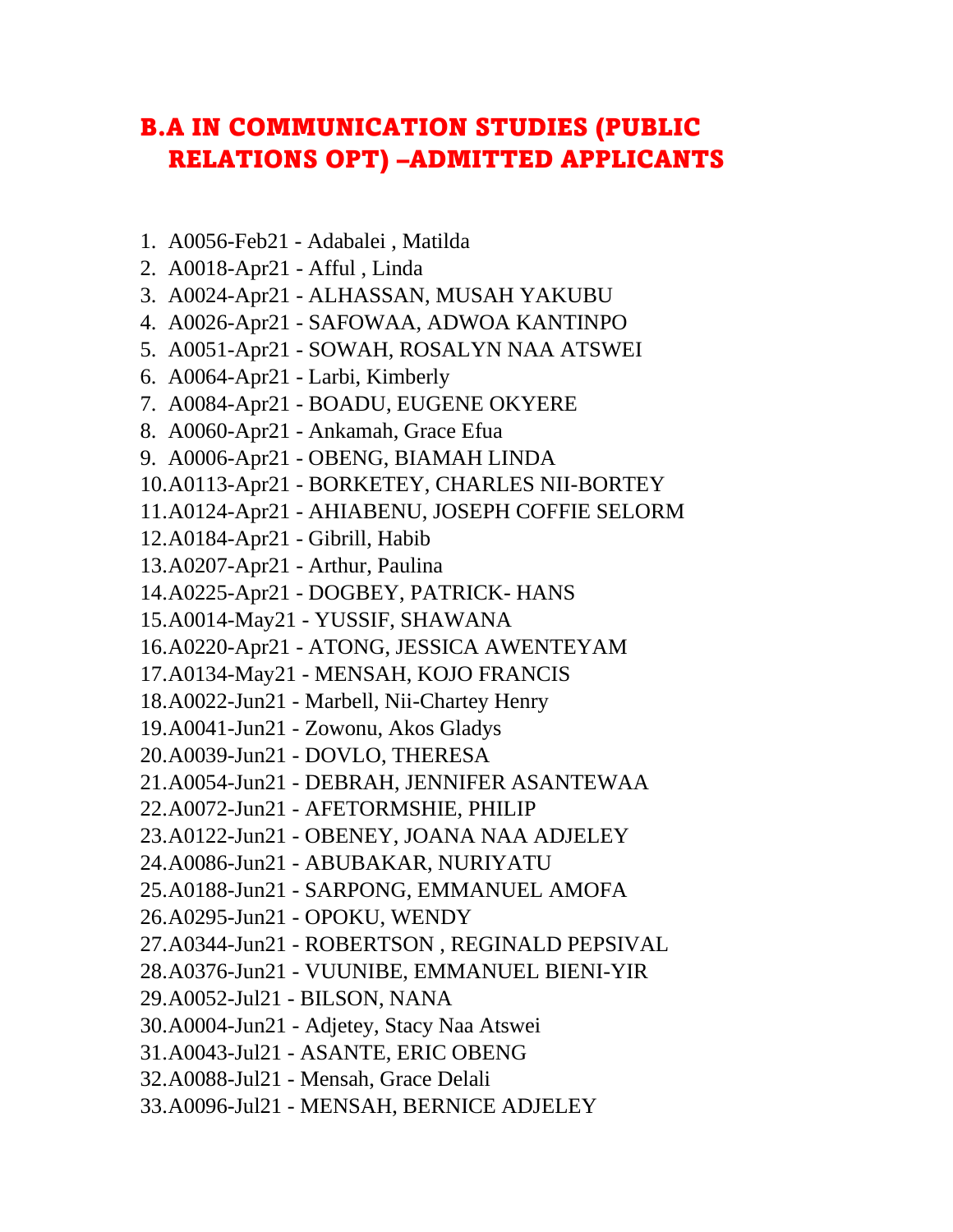34.A0085-Jul21 - NYARKO, DORCAS BAABA 35.A0139-Jul21 - KOTEY, RUTH KUTORKOR 36.A0086-Jul21 - AMPOFO, COMFORT YAA OFEIBEA 37.A0184-Jul21 - OWUSU, EVANS OBENG 38.A0207-Jul21 - Pillingo , Tawiah 39.A0351-Jun21 - SITA, ALI DIKO 40.A0203-Jul21 - CRABBE, JUSTINE 41.A0211-Jul21 - Krafa, Mubaric 42.A0189-Jul21 - Tagoe, Naa Dedei Emelia 43.A0245-Jul21 - OSEI AGYEMANG, DAVID 44.A0264-Jul21 - AIDOO, OBED 45.A0291-Jul21 - Nkrumah, Catherine 46.A0154-Jul21 - Oguaah , Priscilla 47.A0106-Jul21 - Lamptey, Gifty Wonder 48.A0120-Jul21 - KLUTSEY, GILBERT SELASSIE 49.A0004-Aug21 - Sulley, Adizatu 50.A0001-Aug21 - ANDOH, RICHARD 51.A0011-Aug21 - ADDO, GLORIA KYEREWAA 52.A0022-Aug21 - GYAN-MANTE, FREDRICK 53.A0014-Aug21 - Kankam, Terence Emmanuel 54.A0069-Jul21 - Ken-Zorre, Edward Angyinaa 55.A0199-Jul21 - TENGEY , PASCALINE MAWUTOR 56.A0282-Jul21 - ALARTEY, VIVIAN PHOEBE 57.A0076-Aug21 - Apenteng, Leana Efia 58.A0074-Aug21 - AMETAME, CELESTINE SEFAKOR 59.A0012-Aug21 - ABBEY, AMANDA 60.A0105-Jul21 - Apeagyei, Benita 61.A0194-Aug21 - ASARE LARTEY, JOANA 62.A0228-Aug21 - AGOZAH, PRISCILLA LEBENE 63.A0256-Aug21 - Danlogo, Sebastian 64.A0246-Aug21 - Sallam, Zakiya 65.A0279-Aug21 - ADAMS, IBRAHIM 66.A0394-Aug21 - Opata, Benedicta Ayerkey 67.A0388-Aug21 - Brenya, Richard 68.A0364-Aug21 - KPOGEH, ISAAC KWAKU 69.A0374-Aug21 - Issifu, Audrey Memuna 70.A0450-Aug21 - SEFA, LYDIA BOATEMAA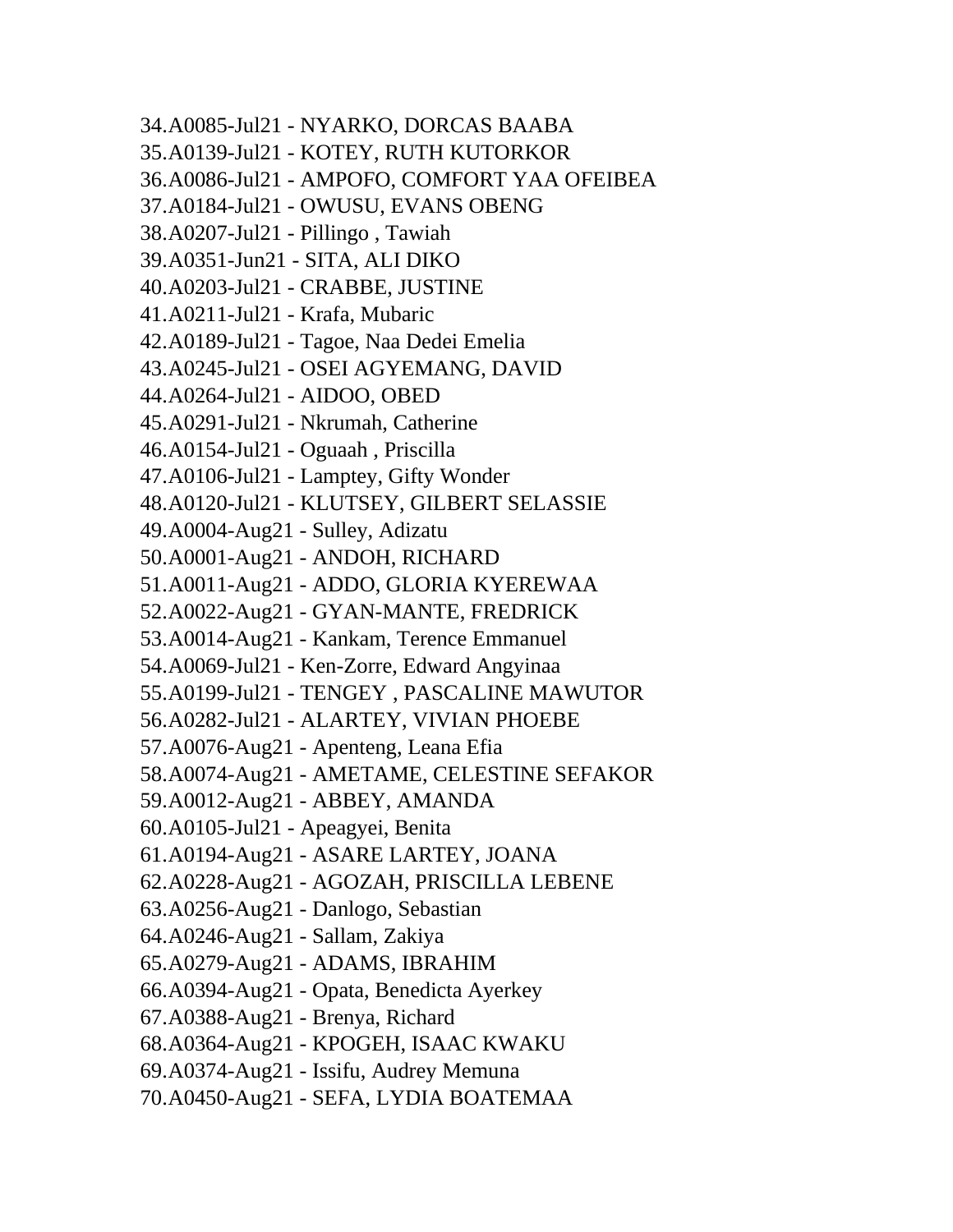71.A0505-Aug21 - ENUKYI, Perpetual 72.A0344-Aug21 - GARIBA, NAJAT 73.A0567-Aug21 - KOMEY, WHITNEY NAA SUELEY 74.A0614-Aug21 - Adinkra, Boakye Ernest 75.A0649-Aug21 - SELORM, BRIDGETTE 76.A0499-Aug21 - DANQUAH, AWUKU REXFORD 77.A0582-Aug21 - AMEKUDZI , JEMIMA ELIKPLIM ABENA 78.A0583-Aug21 - AMEKUDZI , MARILYN ETORNAM 79.A0078-Sep21 - SHARU, LAILA 80.A0097-Sep21 - GEWU, KWESI LOUIS 81.A0003-Oct21 - Adongo, Anafo Fatawu 82.A0312-Jun21 - BENTUM, LOVELACE ABENA 83.A0017-Oct21 - GETOR, BRIGHT SAMUEL 84.A0053-Oct21 - Owens-Dey, Micheal Mawuli 85.A0064-Oct21 - Samari, Abubakari Sadiq 86.A0065-Oct21 - THOMPSON, OKO RAFIQ 87.A0071-Oct21 - IBRAHIM, SHAFIU 88.A0085-Oct21 - IBOUANGA, PLACID SABINE NGOMBI 89.A0155-Oct21 - Oware, Richard 90.A0134-Apr21 - NTIM, RUBY 91.A0188-Apr21 - Fynn, Kelvin Ebo 92.A0062-May21 - QUARTEY, EDWINA 93.A0112-May21 - BRAIMAH, ADAMS BAMBORE 94.A0154-May21 - APETI, VANESSA 95.A0001-Jun21 - OTU, EDMOND YEBOAH 96.A0040-Jun21 - Kabiri, Hamdiyatu Manyodi 97.A0196-Jun21 - Dickson , Moses 98.A0206-Jun21 - ADZOMANI, MAWUNYO SYLVIA 99.A0308-Jun21 - Boateng Owusu, Naomi Peprah 100. A0170-May21 - Amankwah, Ampofo 101. A0366-Jun21 - GBEDZIE, EDWIN SELASI 102. A0056-Jul21 - Yaovi, Rich-Van Ameko 103. A0013-Jul21 - ANTWI, MARGARET 104. A0057-Jul21 - Gyapong, Agyapongmaa Jessica 105. A0237-Jul21 - Budu, Boakye Dankwah 106. A0310-Jun21 - ARYEE, ELORM YAO 107. A0244-Jul21 - DAWOE, YAO JUSTICE